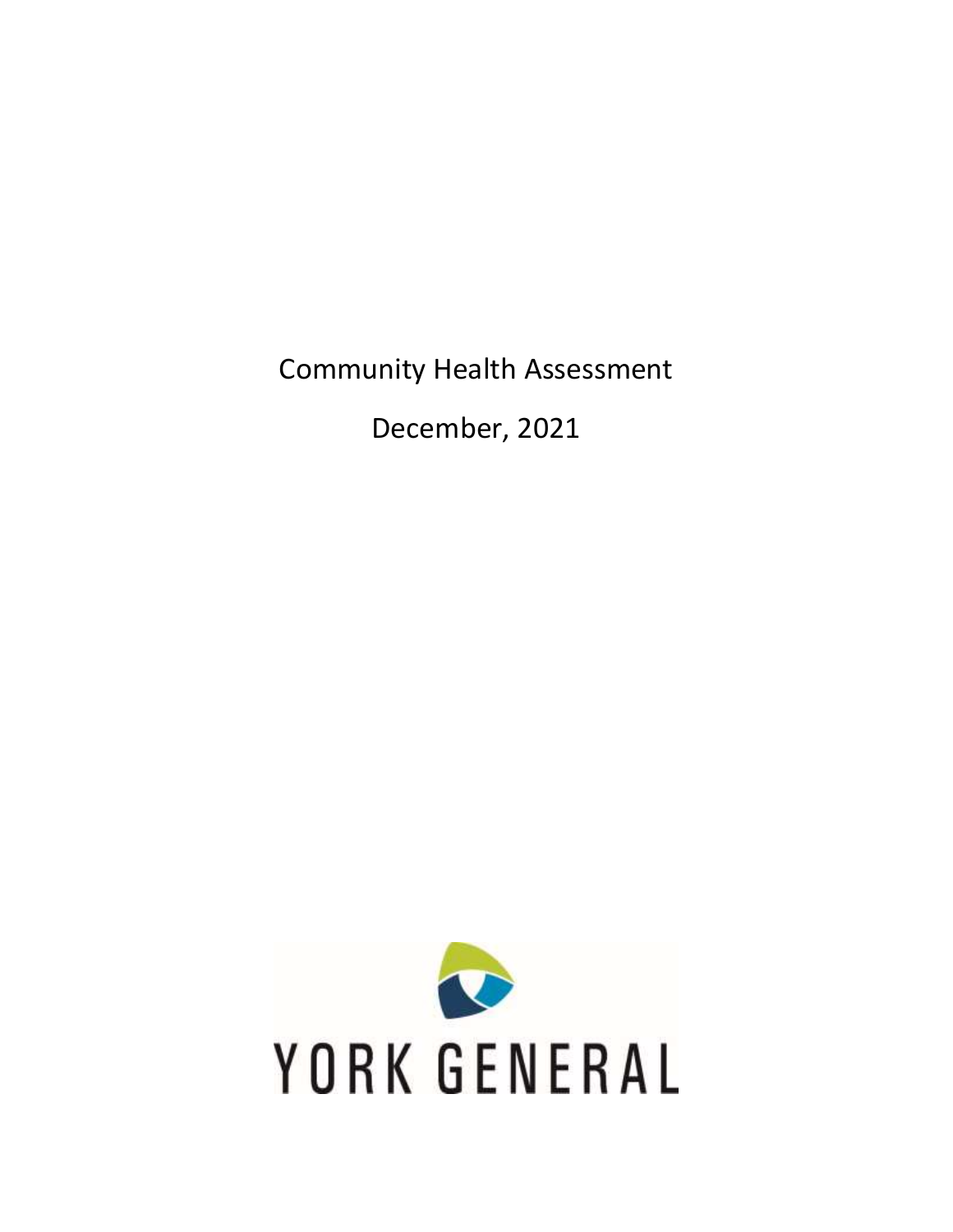# **Community Served**

## Geographic Area

York General Hospital is one of two Critical Access Hospitals in York County, serving a county population of nearly 14,000 residents. Statistics shown below regarding inpatient and outpatient visits show York General Hospital largely serves the community of York, Nebraska.



## Inpatient Statistics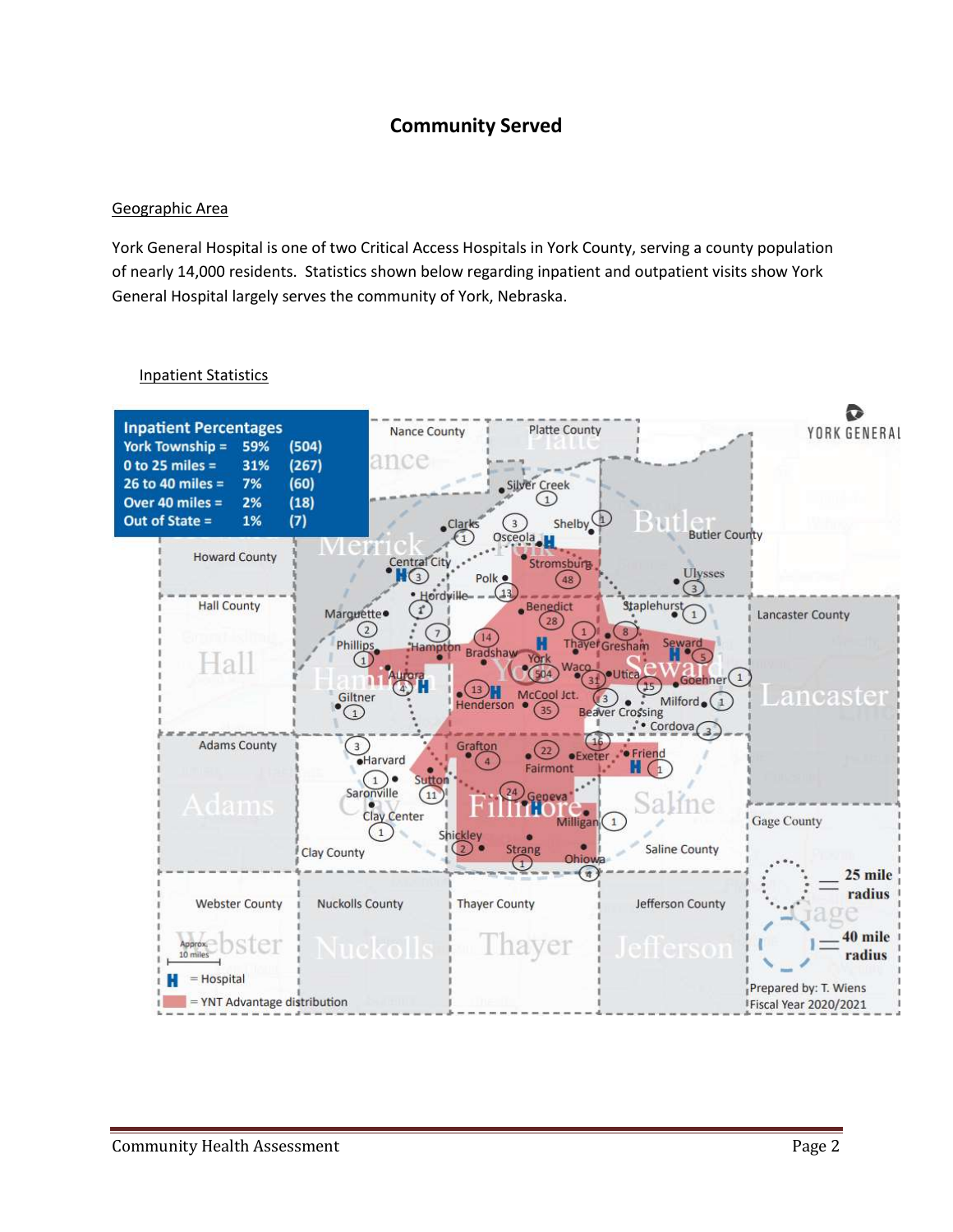#### Outpatient Statistics

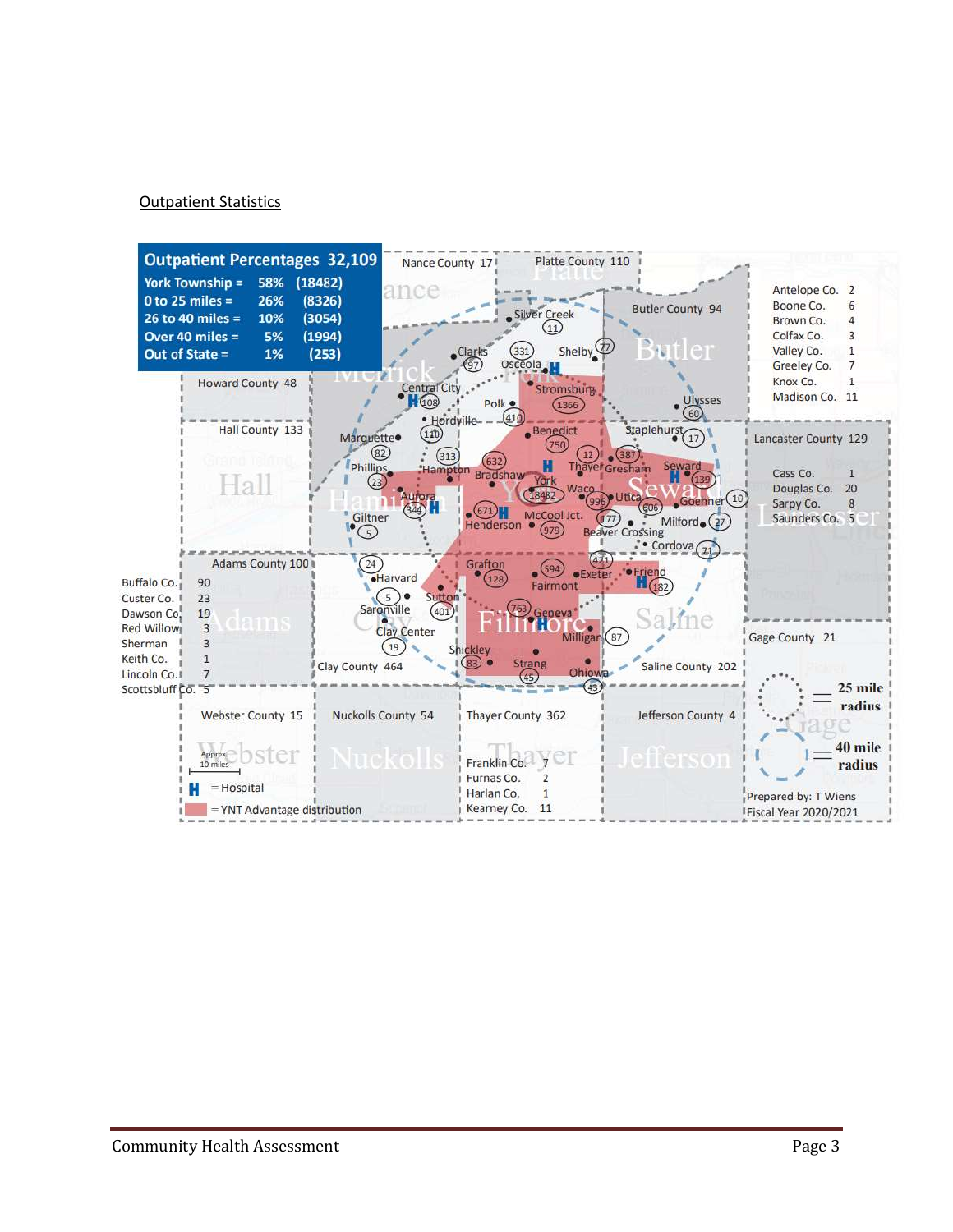## **Target Populations**

The following table outlines the target populations served in the city of York and York County, Nebraska. York General Hospital does not target any specific population group; but instead targets all residents of the city of York and York County not excluding medically underserved populations, low-income persons, minority groups, or individuals with chronic disease needs.

| <b>People QuickFacts</b>                                              | <b>York County</b> | Nebraska  |
|-----------------------------------------------------------------------|--------------------|-----------|
| Population, 2021 estimate                                             | 14,244             | 1,881,503 |
| Population, 2020 (April 1) estimates base                             | 14,125             | 1,826,341 |
| Population, percent change - April 1, 2020 to July 1, 2021            | 0.8%               | 3.0%      |
| Population, 2020                                                      | 14,125             | 1,826,341 |
| Persons under 5 years, percent                                        | 6.3%               | 6.9%      |
| Persons under 18 years, percent                                       | 23.2%              | 24.8%     |
| Persons 65 years and over, percent                                    | 20.9%              | 14.4%     |
| Female persons, percent                                               | 51.0%              | 50.2%     |
|                                                                       |                    |           |
| White alone, percent                                                  | 95.1%              | 89.4%     |
| Black or African American alone                                       | 1.6%               | 4.9%      |
| American Indian and Alaska Native alone, percent                      | 0.8%               | 1.4%      |
| Asian alone, percent                                                  | 0.8%               | 2.2%      |
| Native Hawaiian and Other Pacific Islander alone, percent             | 0.1%               | 0.1%      |
| Two or More Races, percent                                            | 1.6%               | 2.0%      |
| Hispanic or Latino, percent                                           | 5.2%               | 10.2%     |
| White alone, not Hispanic or Latino, percent                          | 90.6%              | 80.5%     |
|                                                                       |                    |           |
| Living in same house 1 year & over, percent, 2016-2020                | 84.4%              | 83.3%     |
| Foreign born persons, percent, 2016-2020                              | 1.6%               | 6.3%      |
| Language other than English spoken at home, pct age 5+, 2016-2020     | 84.4%              | 10.5%     |
| High school graduate or higher, percent of persons age 25+, 2016-2020 | 94.3%              | 90.5%     |
| Bachelor's degree or higher, percent of persons age 25+, 2016-2020    | 27.4%              | 28.5%     |
| Veterans, 2016-2020                                                   | 815                | 142,176   |
| Mean travel time to work (minutes), workers age 16+, 2016-2020        | 16.1               | 18.1      |
|                                                                       |                    |           |
| Housing units, 2019                                                   | 6,380              | 814,970   |
| Homeownership rate, 2016-2020                                         | 73.6%              | 67.0%     |
| Housing units in multi-unit structures, percent, 2016-2020            | 16.5%              | 19.6%     |
| Median value of owner-occupied housing units, 2016-2020               | \$108,500          | \$128,000 |
| Households, 2016-2020                                                 | 5,685              | 725,787   |
| Persons per household, 2016-2020                                      | 2.23               | 2.47      |
| Median household income, 2016-2020                                    | \$63,105           | \$51,672  |
| Persons below poverty level, percent, 2016-2020                       | 9.3%               | 12.8%     |
|                                                                       |                    |           |
| Geography QuickFacts                                                  | <b>York County</b> | Nebraska  |
| Land area in square miles, 2010                                       | 572.51             | 76,824.17 |
| Persons per square mile, 2010                                         | 23.9               | 23.8      |
|                                                                       |                    |           |
| (a) Includes persons reporting only one race.                         |                    |           |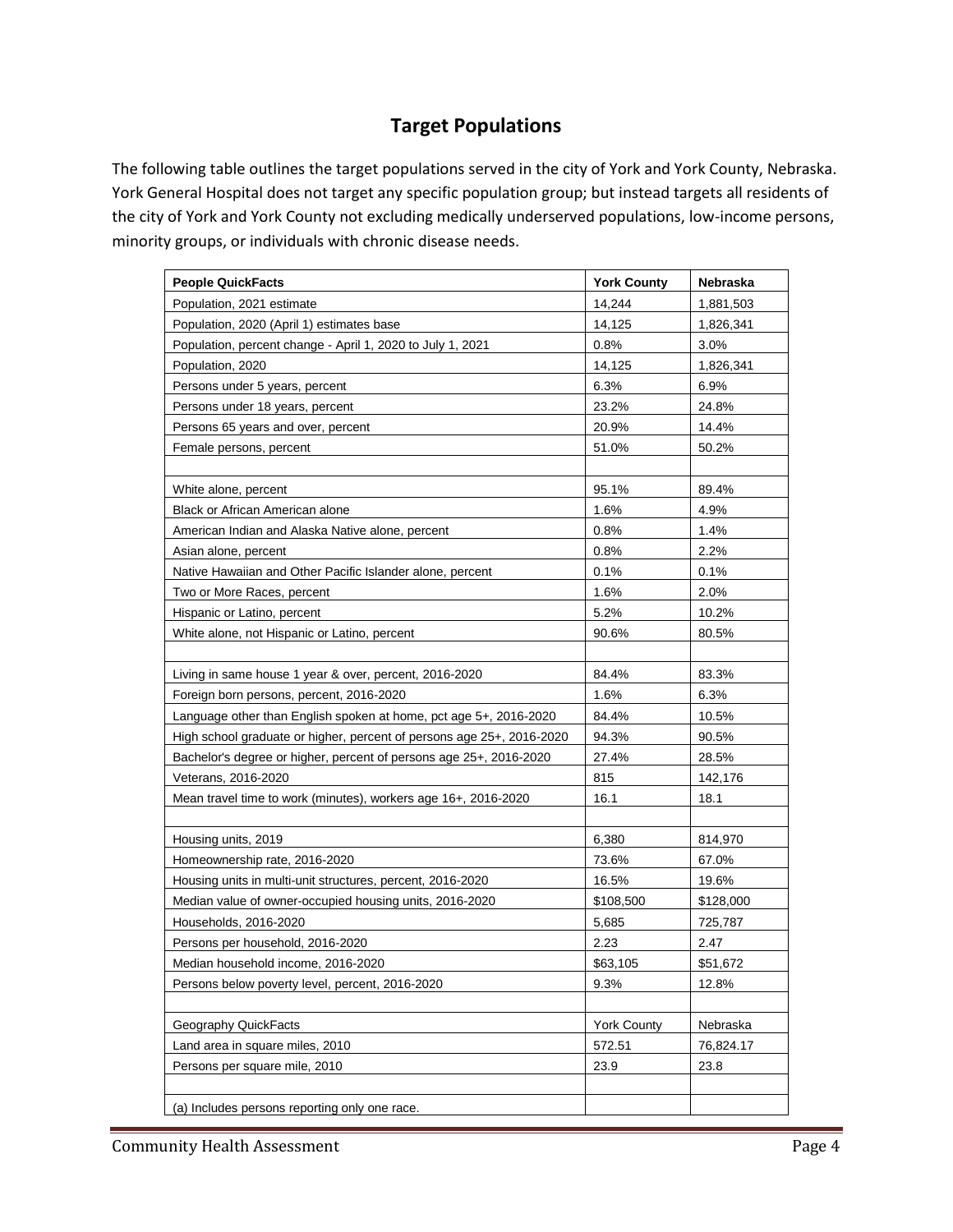## **Descriptions of Meetings, Focus Groups, Surveys**

Four Corners Health Department, York General, and Henderson Health Care Services worked together to conduct the 2021 York County Community Health Assessment. The purpose of a community health assessment is to describe the health status of the population, identify areas for health improvement, determine factors that contribute to health issues, and identify assets and resources that can be mobilized to address population health issues.

The Community Health Assessment Survey was completed as an update to the prior survey conducted in 2018. In 2018, a community driven process, called MAPP, was chosen to complete the assessment. Mobilizing for Action through Planning and Partnerships (MAPP) is a dynamic process developed by the Centers for Disease Control and Prevention (CDC) and the National Association of City and County Health Officials (NACCHO) that helps communities prioritize public health issues and identify resources for addressing them. Community ownership is the fundamental component of MAPP.

A Community Health Advisory Team consists of individuals representing 22 partner agencies from across the Four Corners District. The team works to identify health concerns and needs across the District and then helps to identify possible solutions to the most pressing concerns. The team uses the MAPP process as seen below.

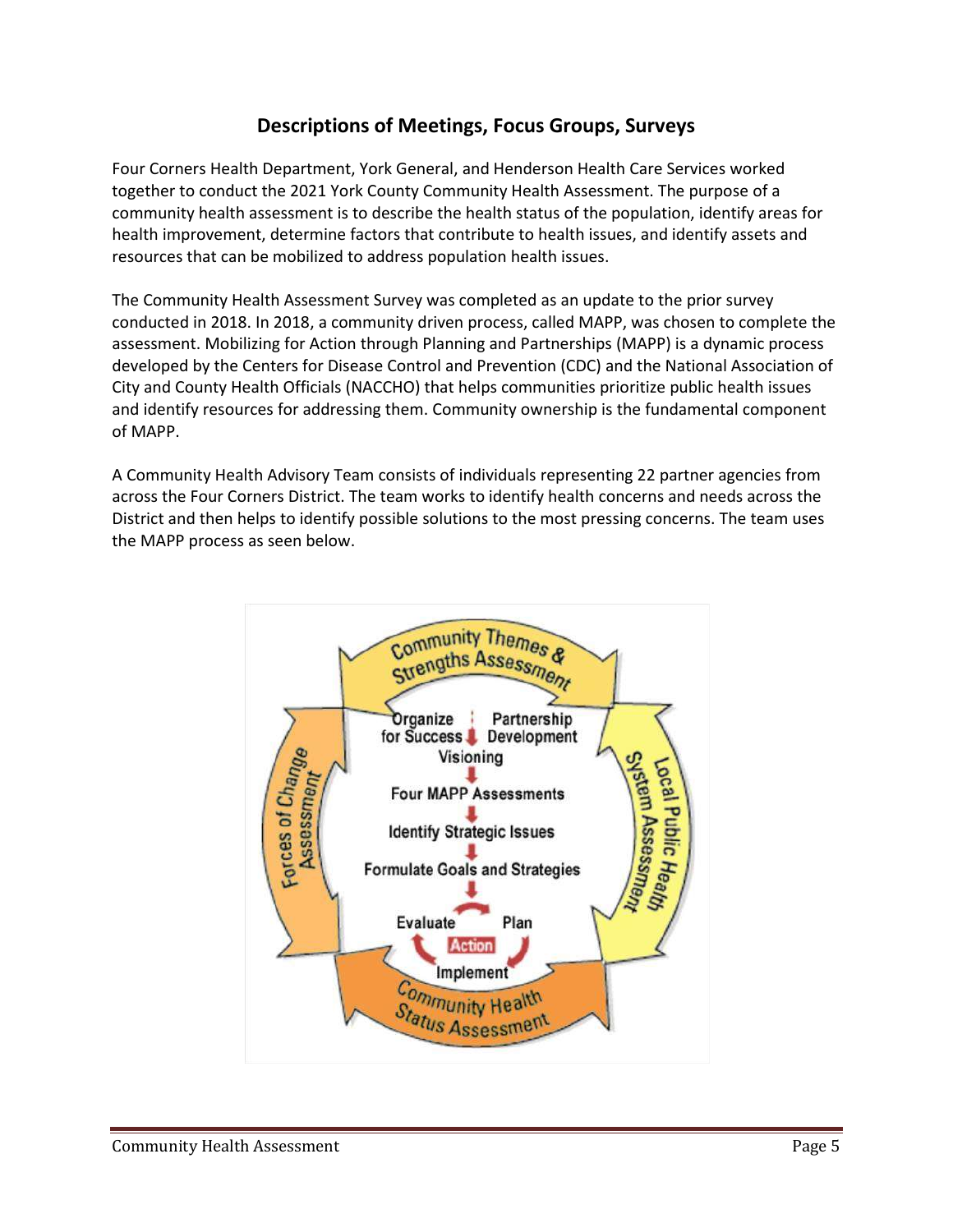## **Background Information**

The MAPP project includes four community assessments. In this report, we have focused on the results of the Community Themes and Strengths Assessment. The Community Themes and Strengths Assessment focuses on collecting the community's perspective on issues such as health care, education, care for older adults, jobs, support networks, health problems, and risky behaviors. A survey was designed by utilizing a sample survey provided by NACCHO. The survey can be found in Appendix A.

An updated survey was distributed in 2021. The survey was available from May to July of 2021. It was available at community meetings such as Rotary, Kiwanis, and Sertoma Clubs. They were taken to churches, school events, county fairs, etc. The survey was also available online at Survey Monkey. In **York** County, **1,701** responses were collected, which was a vast improvement over the **254**  responses collected in 2018. The compiled results of those **1,701** surveys are reported here.

| How old are you?      |                         |     |                       |
|-----------------------|-------------------------|-----|-----------------------|
| <b>Answer Options</b> | <b>Response Percent</b> |     | <b>Response Count</b> |
| 14-18 years           | 3.32%                   |     | 17                    |
| $19-25$ years         | 6.84%                   |     | 35                    |
| $26-39$ years         | 25.59%                  |     | 131                   |
| 40-54 years           | 28.71%                  |     | 147                   |
| 55-64 years           | 25.98%                  |     | 133                   |
| 65-80 years           | 9.18%                   |     | 47                    |
| Over 80 years         | 0.39%                   |     | 2                     |
| Answered question     |                         | 512 |                       |

| Which describes your race/ethnicity? Please select just one. |                         |     |                       |  |
|--------------------------------------------------------------|-------------------------|-----|-----------------------|--|
| <b>Answer Options</b>                                        | <b>Response Percent</b> |     | <b>Response Count</b> |  |
| White, not Hispanic or Latino                                | 91.35%                  |     | 475                   |  |
| Hispanic or Latino                                           | 2.5%                    |     | 13                    |  |
| American Indian, not                                         | 0.96%                   |     | 5                     |  |
| Hispanic or Latino                                           |                         |     |                       |  |
| Asian, not Hispanic or Latino                                | 0.58%                   |     | 3                     |  |
| Black, not Hispanic or Latino                                | 1.15%                   |     | 6                     |  |
| Multi-Race, not Hispanic or                                  | 0.58%                   |     | 3                     |  |
| Latino                                                       |                         |     |                       |  |
| Some other race alone, not                                   | $0\%$                   |     | $\Omega$              |  |
| Hispanic or Latino                                           |                         |     |                       |  |
| Native Hawaiian and other                                    | 0.58%                   |     | 3                     |  |
| Pacific Islander - not                                       |                         |     |                       |  |
| Hispanic or Latino                                           |                         |     |                       |  |
| Answered question                                            |                         | 520 |                       |  |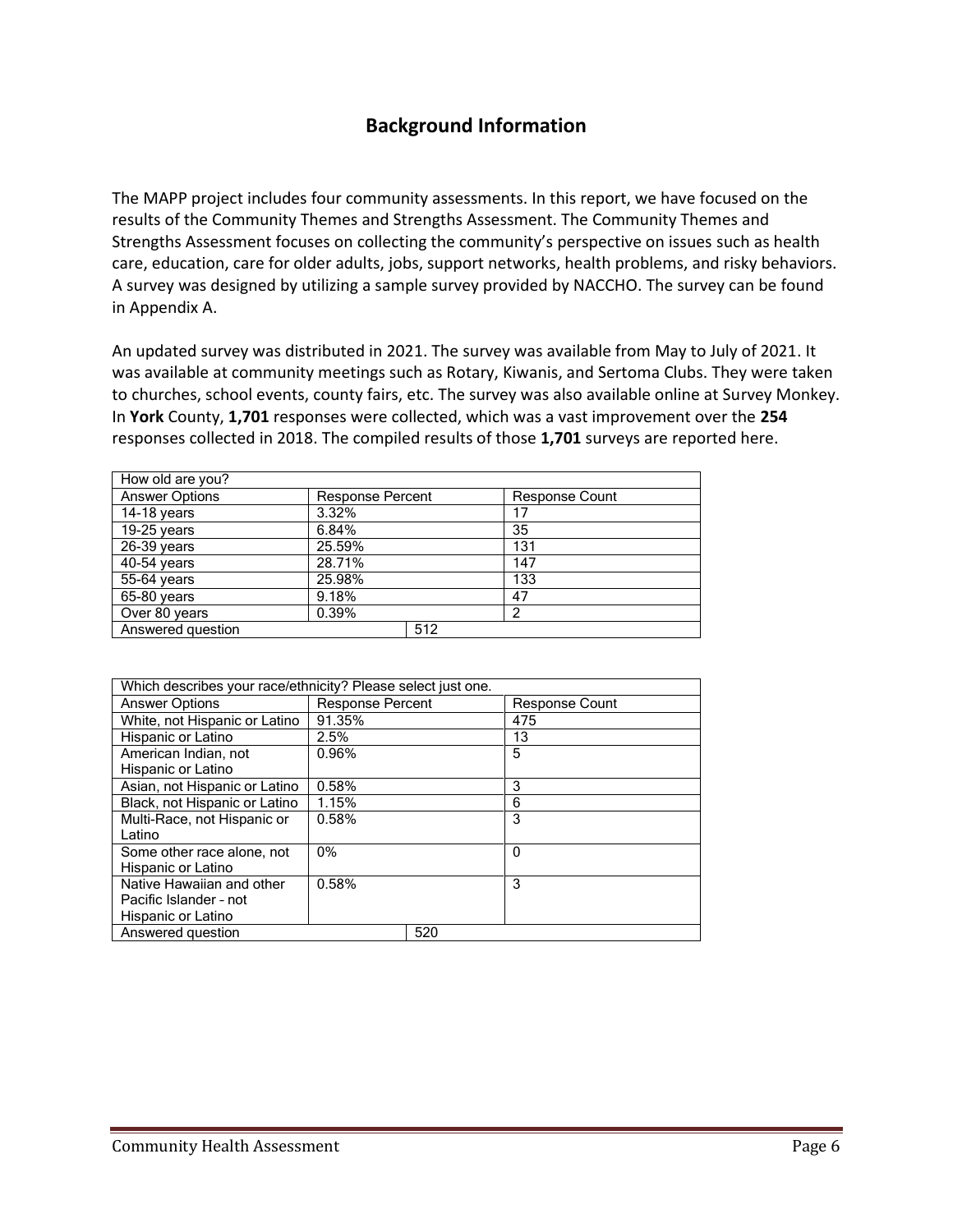# **Information Gaps that Exist**

Based on the survey response demographics compared to the latest census data, information gaps exist for those that identify as Hispanic, American Indian, Asian, Black, Multi-Race, other race, and respondents over the age of 80.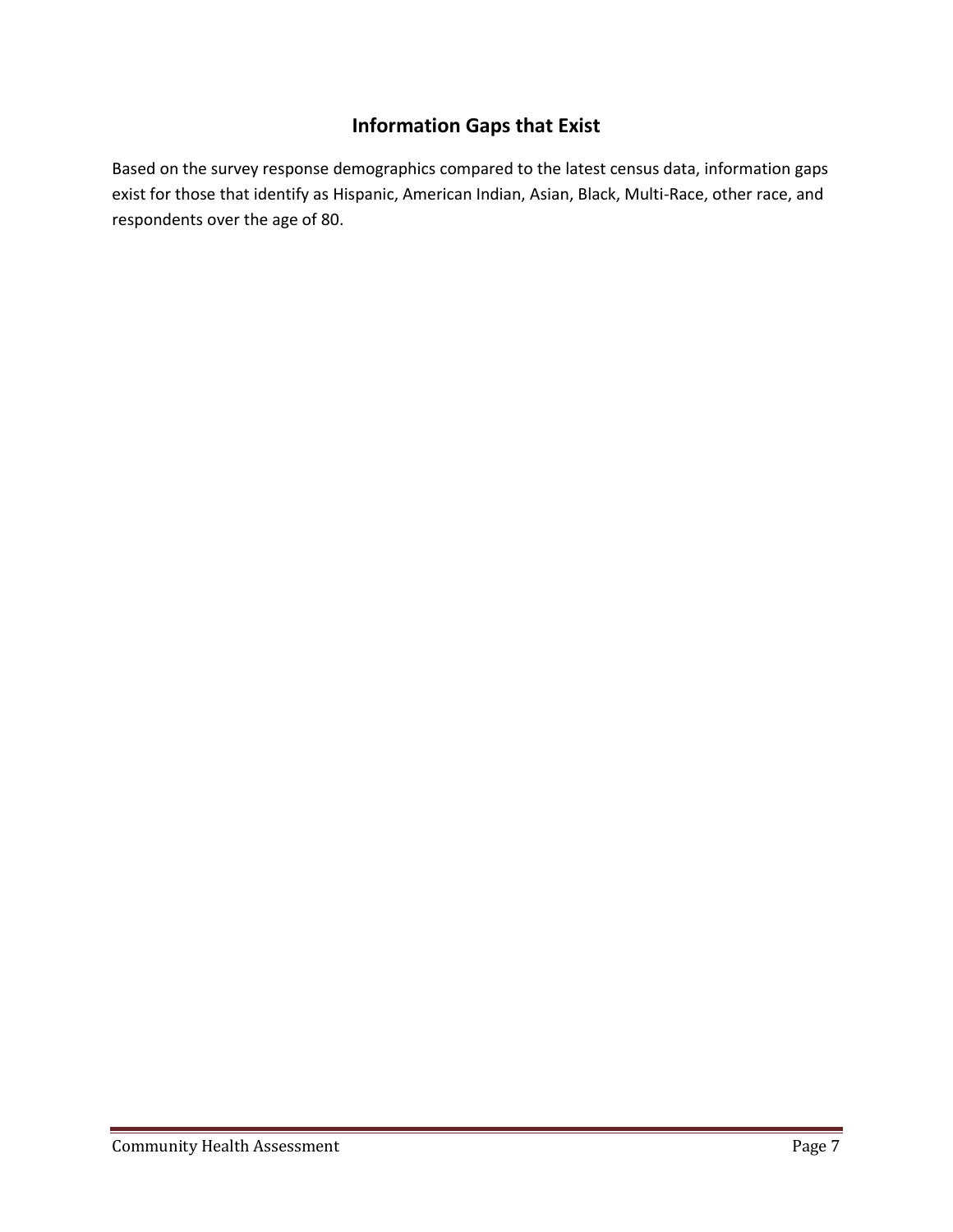# **Identification, Assessment, and Prioritization of Health Needs of the Community**

The most important "health problems and needs" identified in the community as a result of the assessment process are:

- 1. Mental Health
- 2. Cancers
- 3. Drug & Alcohol Abuse
- 4. Obesity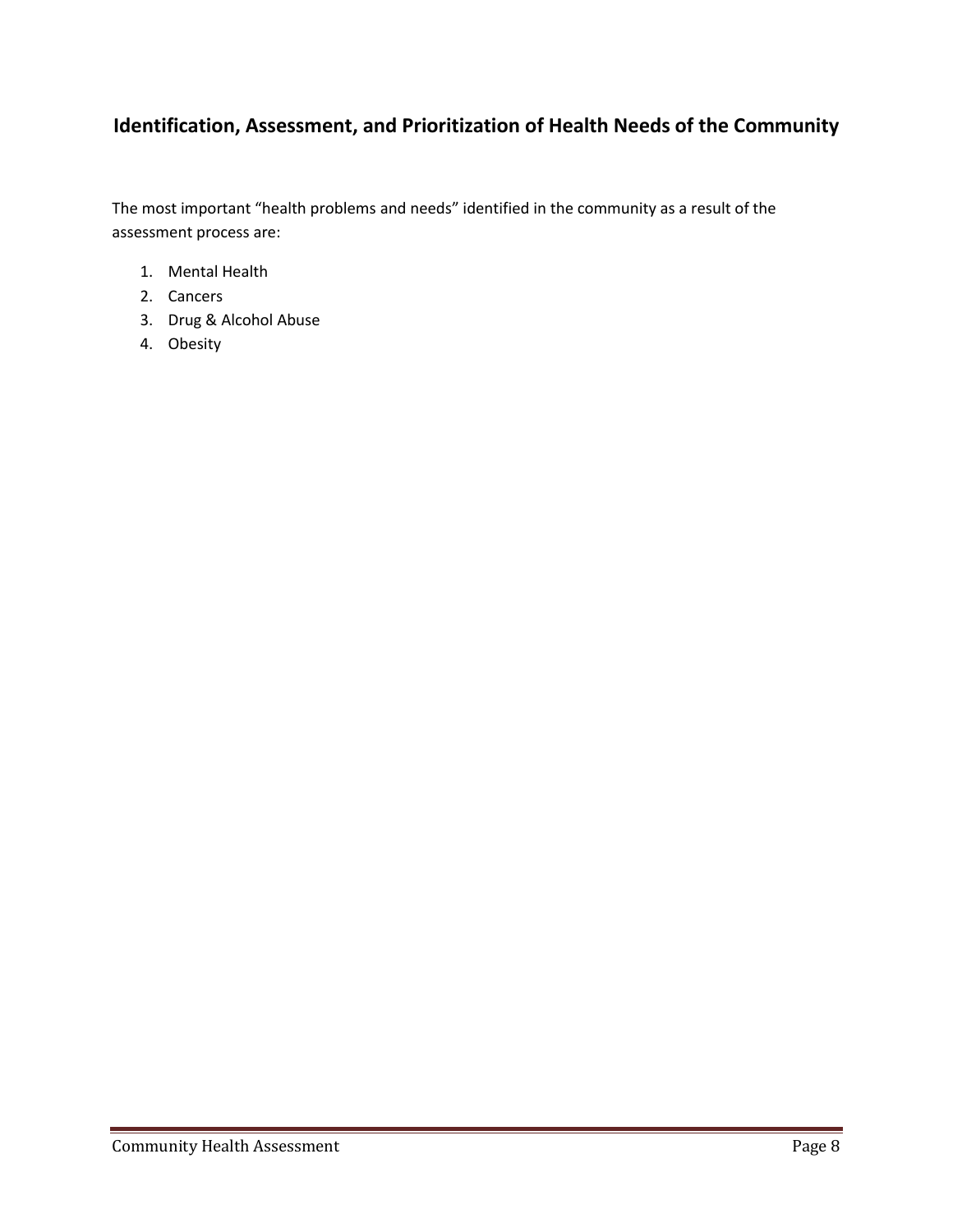## **Existing Health Care Facilities and Other Community Resources**

The community of York, Nebraska offers a variety of community and health resources, as listed below.

- 1. Aging Partners
- 2. AseraCare Hospice
- 3. Blue Valley Community Action
- 4. Epworth Village
- 5. Four Corners Health Department
- 6. Home Care Plus
- 7. Living Water Rescue Mission
- 8. Mosaic
- 9. Nebraska Department of Health and Human Services
- 10. Nebraska Medical Mart
- 11. Tabitha
- 12. Urgent Care of York
- 13. Veterans Service Agency
- 14. York Area Senior Center
- 15. York County Emergency Management
- 16. York County Extension Services
- 17. York General Health Care Services
	- a. York General Hospital
	- b. York General Hearthstone
	- c. Willow Brook Assisted Living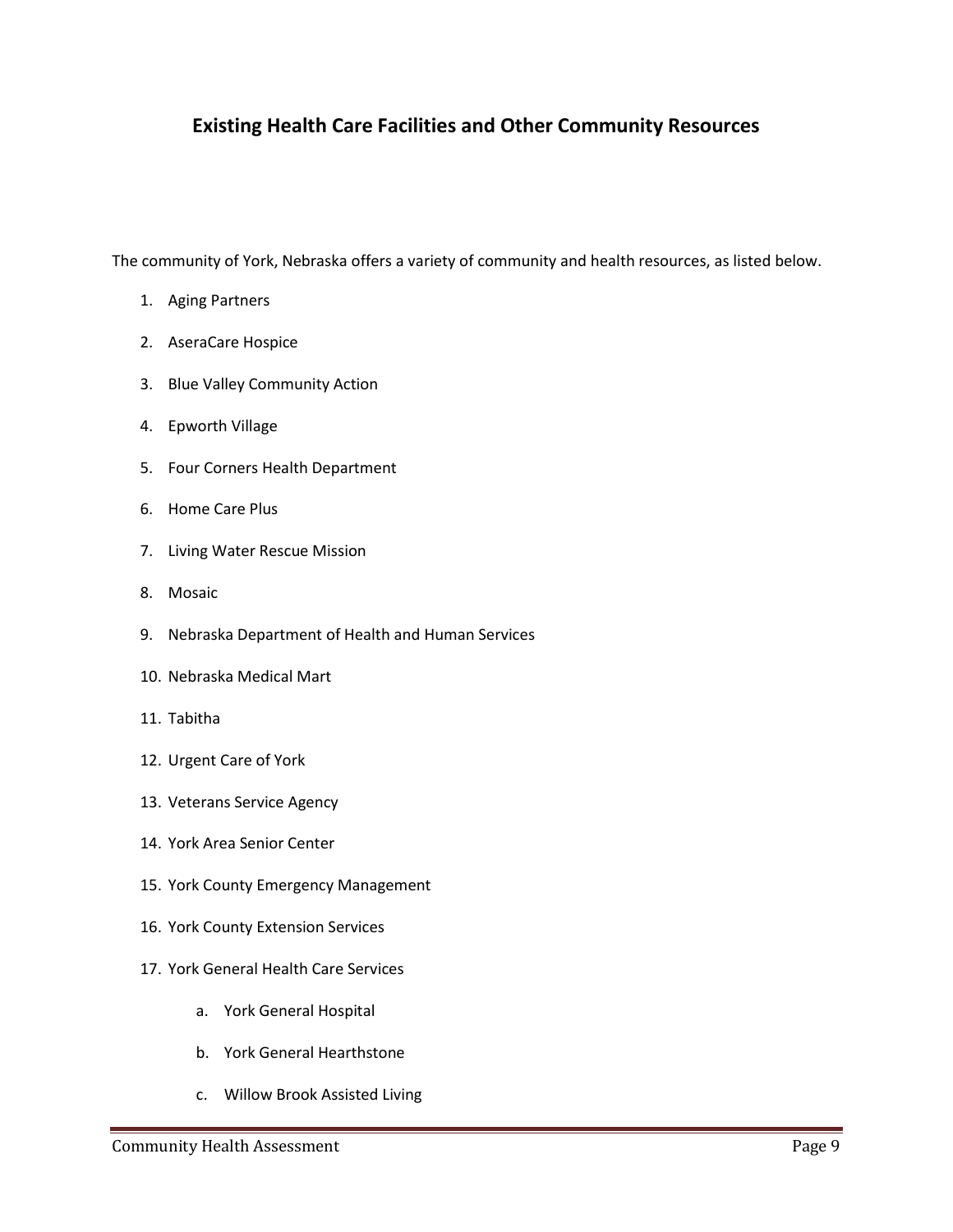- d. West View Medical Building
	- i. York General Home Health
	- ii. York General Dialysis
- 18. York Medical Clinic/York Quick Clinic
- 19. York Surgical Associates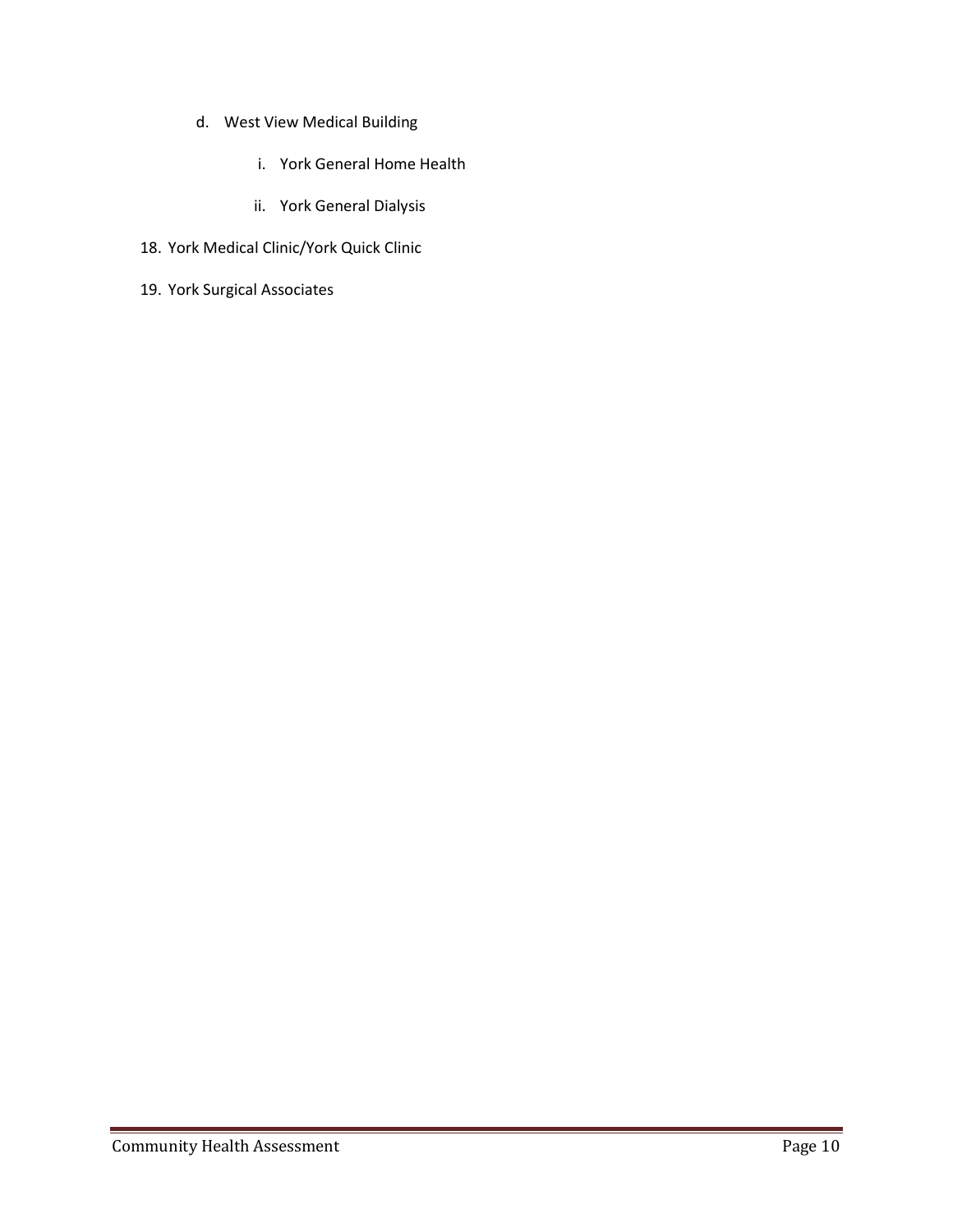## **Implementation Strategy**

### Our Mission:

Regional excellence through enhancing health and providing accessible care

York General is a community, not for profit organization whose mission is:

- A. To be a regional health care provider for the citizens of York County and its contiguous counties with readily accessible high quality primary, obstetrical, mental health, medical, surgical, pediatric, and long term health care programs and services.
- B. To provide high quality physical and manpower resources.
- C. To operate within responsible fiscal guidelines without compromising Patient and Resident care in providing physical resources, manpower, and services.
- D. To be a leader in advocating high quality health care programs, developing resources, and providing services and programs that meet both preventive and primary health care needs of the citizens of the service area.
- E. To establish an ongoing process that insures that the Organization is measurably meeting its mission commitments to its Patients, Residents, Physicians, Employees, and Communities.
- F. To follow the ethical, legal, and regulatory requirements of civil, criminal, and healthcare laws. York General will create an atmosphere where staff shall expose without fear or favor, any illegal or unethical conduct and will react promptly to remedy any area of noncompliance.

### Our Vision:

To be our region's trusted choice for the improvement of health and delivery of quality care throughout life.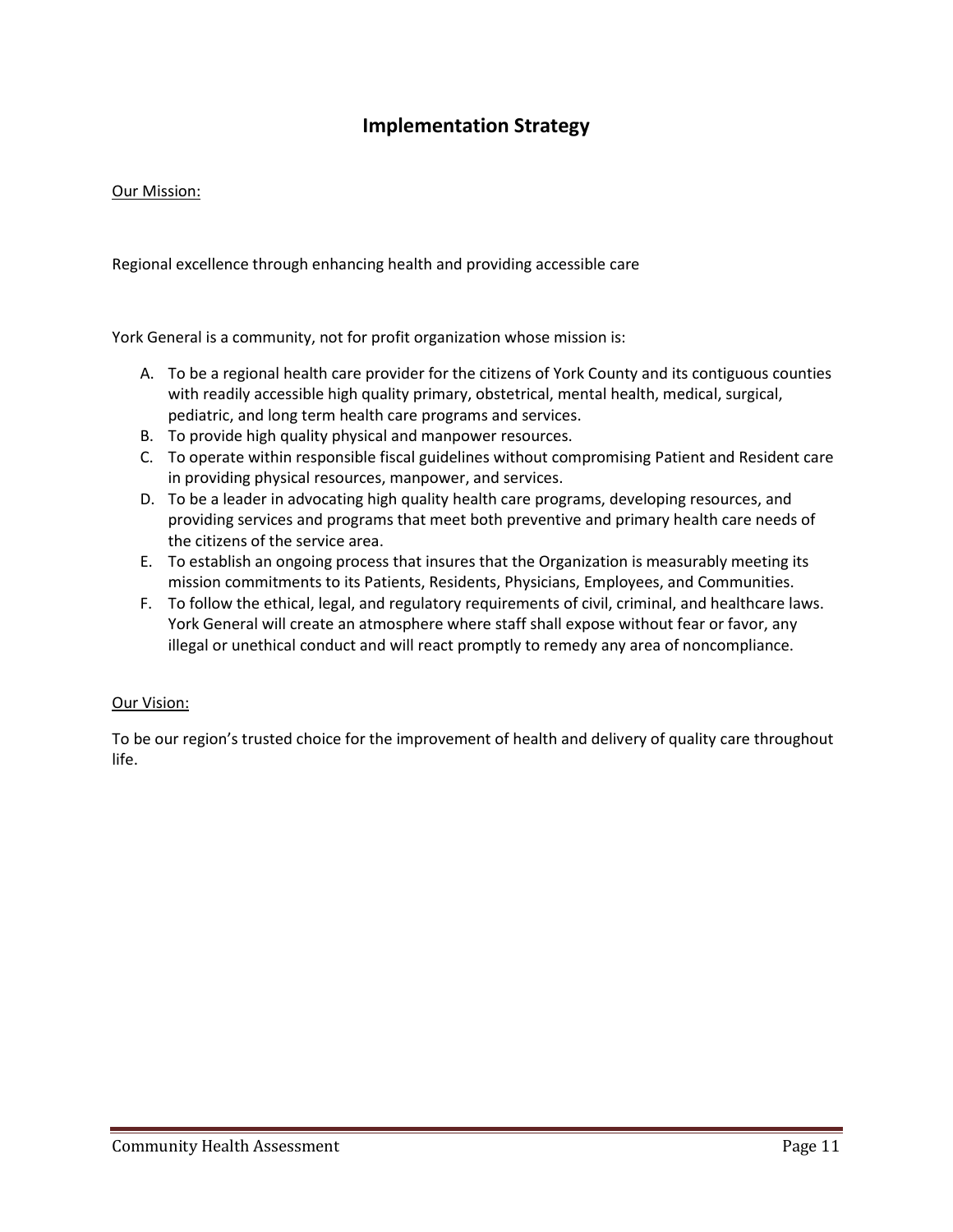## Our Action:

York General has assessed the four health needs identified in the community and provides a response to each of the four as described below. A specific budgeted amount has been set aside to help meet and address the following community needs over the next three years:

- 1. **Mental Health Problems**: York General currently provides three full days of Specialty Clinic Coverage with a Mental Health Professional. We do not have inpatient mental health treatment available, but can address the community need of outpatient services through our Specialty Clinic.
	- a. Strategy
		- i. Provide treatment for mental health problems via the Specialty Clinic.
		- ii. Partner with the Medical Community to provide transfer for those needing inpatient mental health treatment in regional facilities.
		- iii. Educate York County residents on the availability of mental health services in York County.
		- iv. Promote awareness of mental health services in York County including school officials.
		- v. Able to identify the need in themselves and how to seek those services
		- vi. Advocate at a State level to enhance the access, availability and reimbursement for mental health services.
		- vii. Participate in the joint HRSA grant between Four Corners, York General, and York Medical Clinic; that has enabled the placement of a Mental Health Practitioner at York Medical Clinic.
	- b. Goal
		- i. Evaluate the need for further mental health coverage as needed.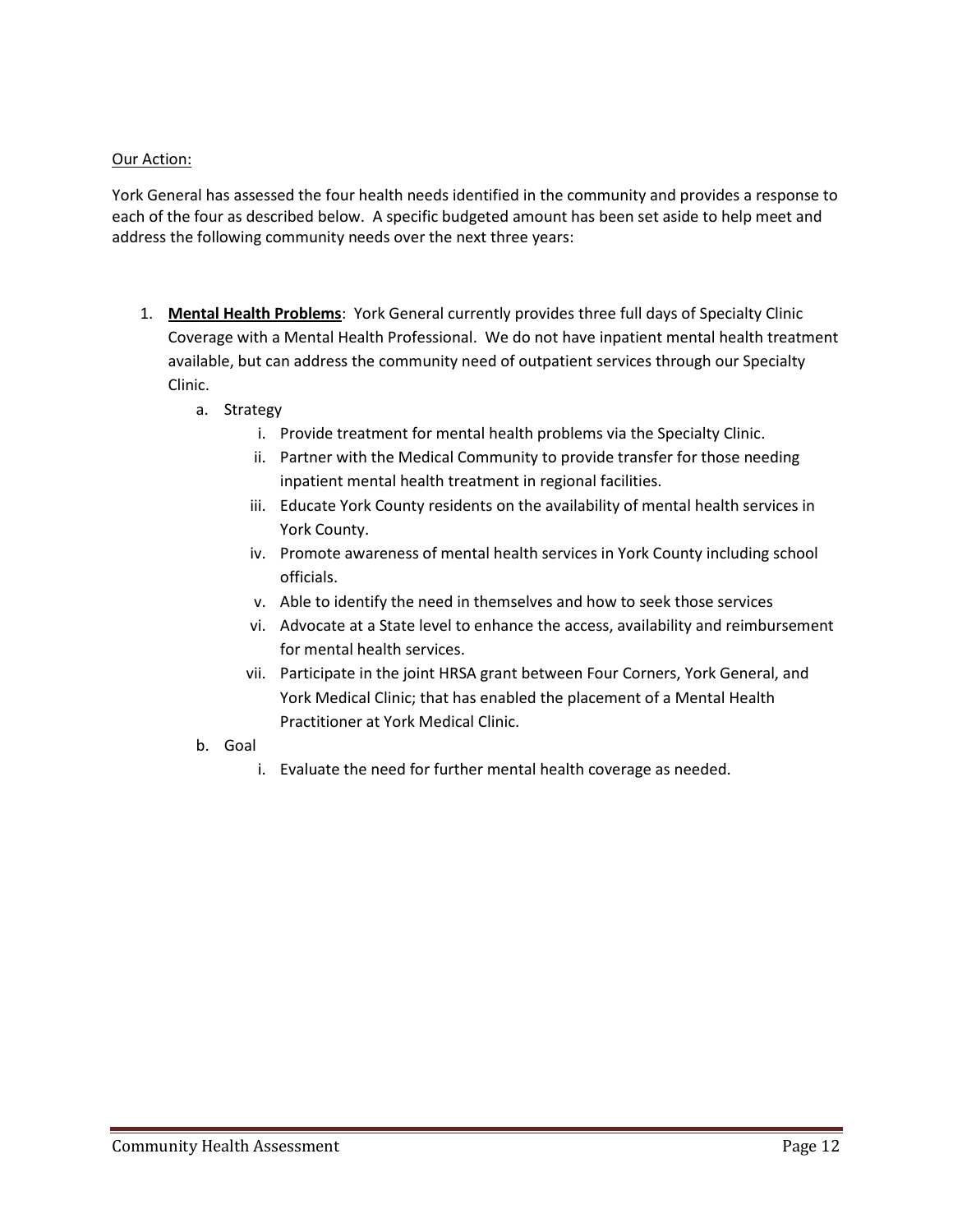- 2. **Cancer**: York General Hospital provides comprehensive cancer services to area patients. Our Oncology Department and experienced staff are equipped to provide care to patients receiving chemotherapy and related cancer treatments. York General Hospital Specialty Clinic provides a visiting Oncology Physician at least twice a month in our Specialty Clinic, allowing patients to receive treatment and care close to home.
	- a. Strategies
		- i. To develop a consistent, comprehensive message via marketing tools regarding cancer prevention/awareness.
		- ii. Develop a media campaign to promote a consistent message
		- iii. Provide the most up to date technology for early cancer detection via use of our 3D mammogram, MRI, and CT scanner.
		- iv. Utilize our newly remodeled and expanded Pharmacy; which is compliant with the latest regulations covering the mixing and compounding of Chemotherapy medications.
	- b. Goals
		- i. Host a Cancer Support Group/Cancer Survivor Christmas Party.
		- ii. Evaluate extension of Radiology Department hours to promote easier access to Mammogram's.
		- iii. Promote preventative screening via written and direct marketing materials.
		- iv. Donate time and monetary donations to the Relay for Life every June.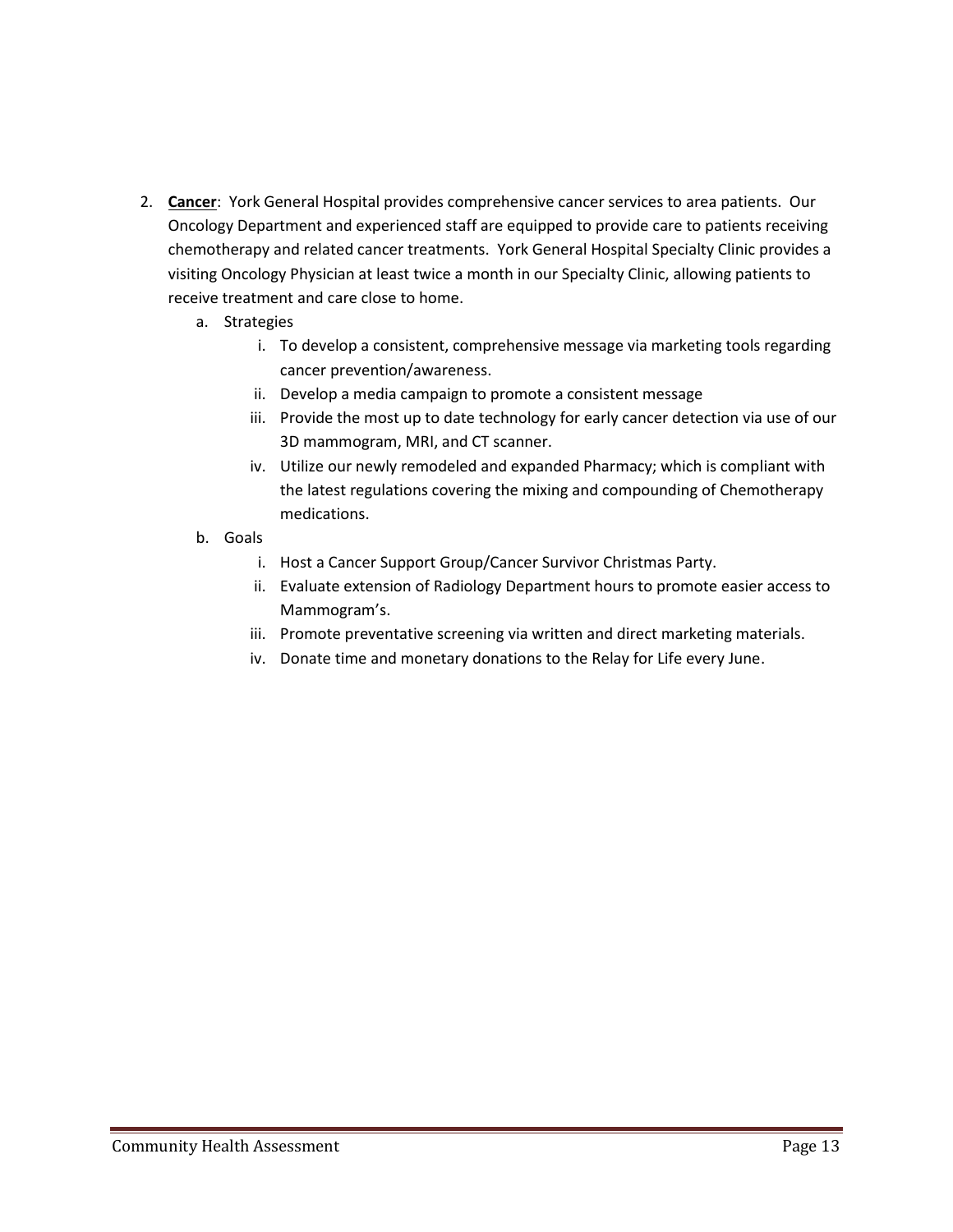- 3. **Alcohol/Drug Abuse**: Basic referral services for substance abuse treatment are available. York General Hospital is not able to provide long term inpatient substance abuse treatment. It is in the best interest of the patient to accept referral as we do not have the staff with the expertise available in substance abuse treatment. York General Hospital is able to refer patients with substance abuse needs to a variety of services throughout the state of Nebraska. We are able to address alcohol abuse in the community through promoting awareness and providing education.
	- a. Strategy
		- i. Develop a campaign to promote alcohol/drug abuse awareness.
		- ii. Participate in the joint HRSA grant between Four Corners, York General, and York Medical Clinic; that has enabled the placement of a Mental Health Practitioner at York Medical Clinic.
	- b. Goals
		- i. Continue to refer and encourage patients to seek inpatient treatment as appropriate.
		- ii. Establish community partners to develop a campaign to promote alcohol abuse.
		- iii. Continue to provide the MedSafe Disposal box at York General; promoting the safe discarding of medications.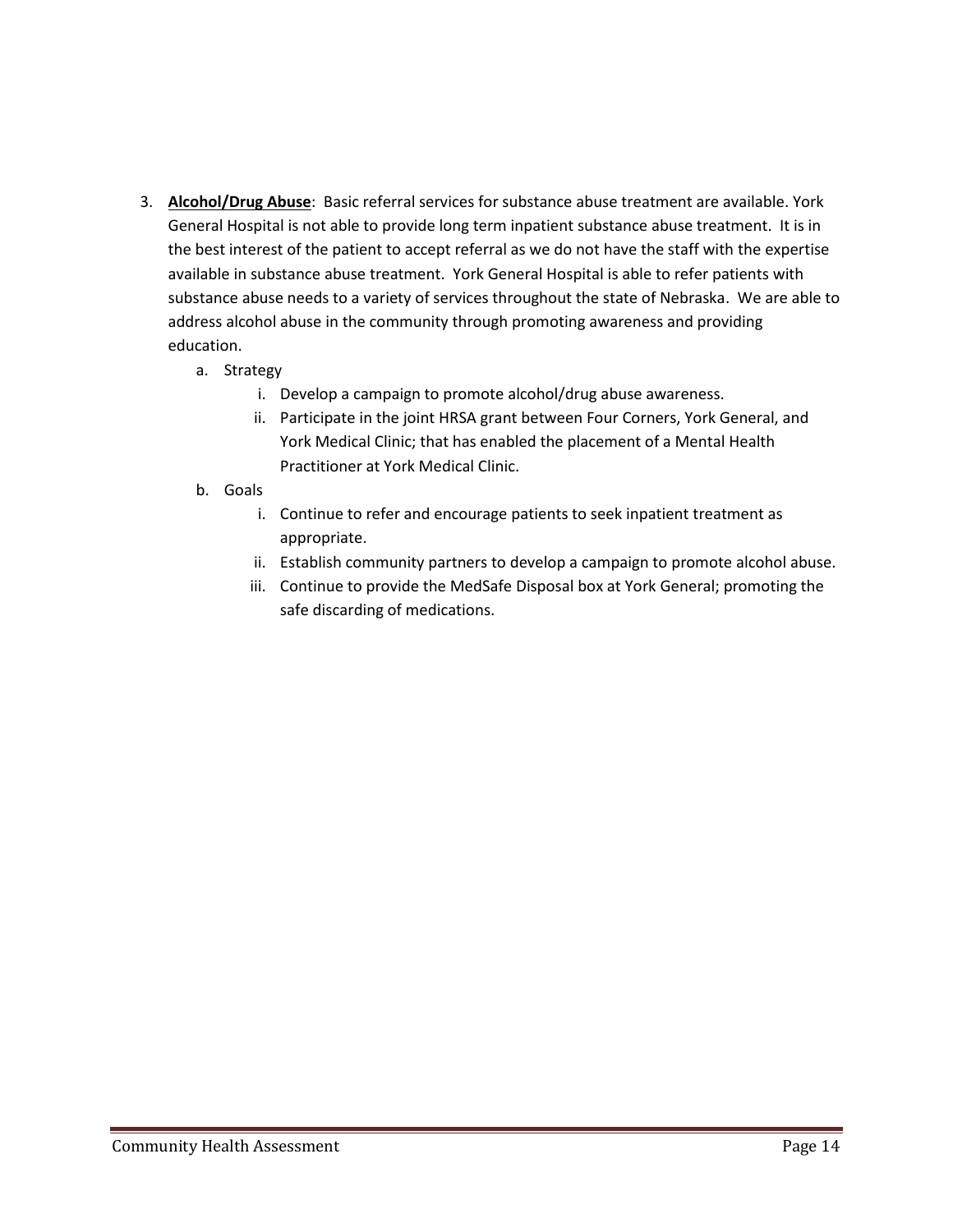- 4. **Obesity**: York General Wellness Center provides an affordable option for community members seeking to increase their physical activity and well-being. Our Wellness Staff can provide consultation to individual community member's that focuses on healthy lifestyle maintenance. York General Hospital can provide nutritional counseling with one of our registered Dieticians.
	- a. Strategies:
		- i. To develop a consistent, comprehensive message via marketing tools regarding nutrition, physical activity, and weight loss.
		- ii. Due to our large number of employees, target staff as the starting point for obesity prevention.
		- iii. Focus on our Live Well Program, adding additional incentives to staff and including the community when able.
		- iv. Provide information regarding the health benefits of diet and exercise via our Carelink newsletter monthly.
		- v. Work with community leaders and business leaders to develop additional methods of communication and education for employees and members of the community.
	- b. Goals:
		- i. Increase our Wellness Center Membership by 5% annually
		- ii. Provide a week of free Wellness to new Wellness members
		- iii. Sponsor the York News Times Weight Loss Challenge
		- iv. Sponsor the York Middle School fitness challenge
		- v. Work with the local Chamber of Commerce and appropriate public agencies to promote messages, newspaper press releases, etc.
		- vi. Provide nutritional counseling and education to patients with our Registered Dietician and/or Nursing staff.